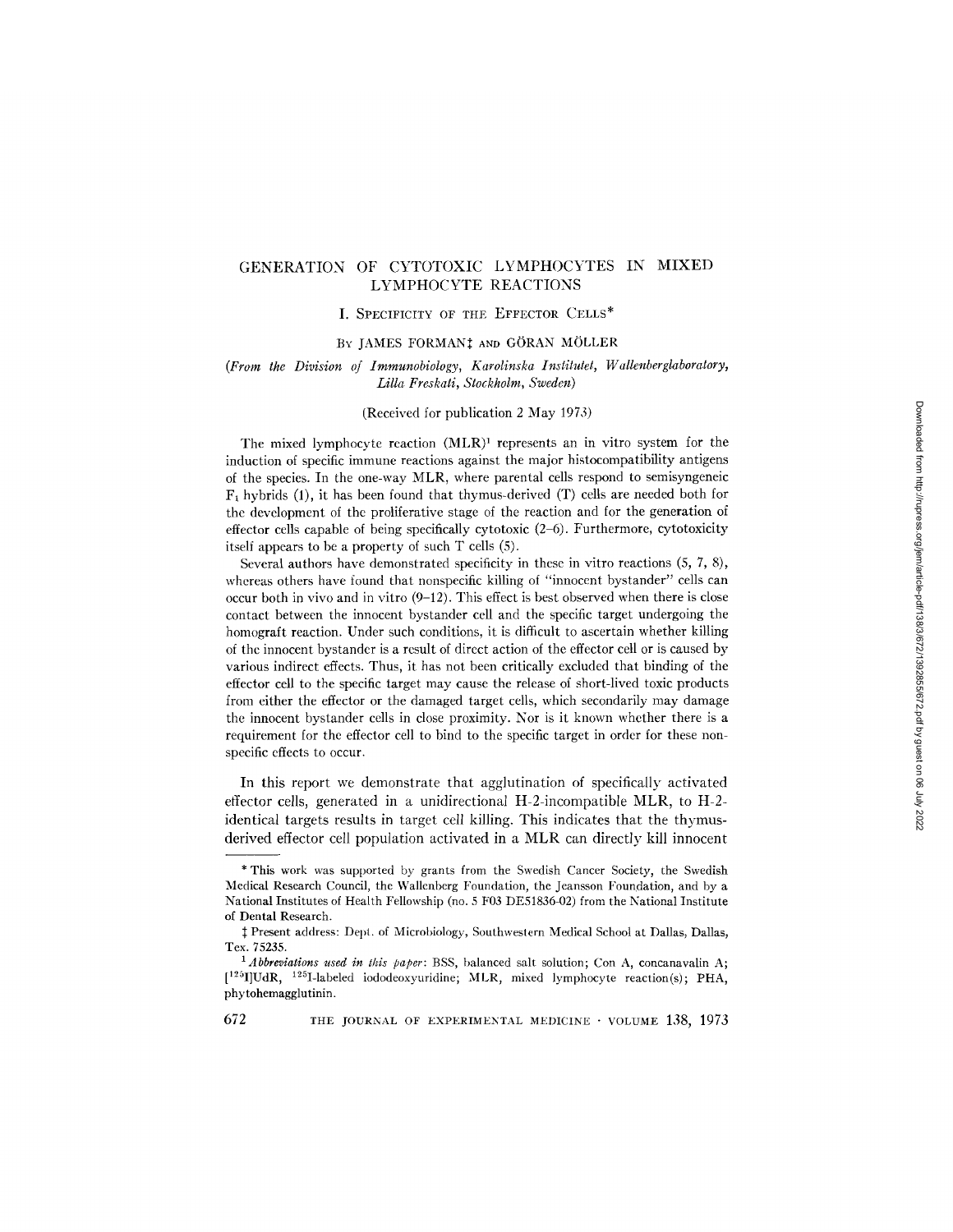bystanders provided the effector cells are brought into close contact with the targets. Furthermore, effector cells need not bind specifically to the targets by antigen-binding receptors for killing to occur.

#### *Materials and Methods*

 $A \textit{nimals}$ —Mice of the following inbred strains and their  $F_1$  hybrids were used: A, CBA, C57Bl,  $(A \times CBA)F_1$ , and  $(A \times C57B)F_1$ . All mice were aged-matched and of the same sex in individual experiments.

*Target Cell Tumor.*-The YAC (H-2<sup>a</sup>) Moloney virus-induced ascites leukemia was obtained from the Department of Tumor Biology, Karolinska Institutet, Stockholm, Sweden.

*Isotope.--[125I]Iododeoxyuridine* ([125I]UdR) was obtained from The Radiochemical Centre, Amersham, Buckinghamshire, England.

*Mitogens.--Phytohemagglutinin* (PHA) was obtained from Wellcome Research Laboratories, Beckenham, England. Concanavalin A (Con A) was the same as has been described previously (13). Both mitogens were dissolved in balanced salt solution (BSS), and 0.1 ml of various concentrations was added to the appropriate MLR cultures at the same time as the labeled target cells were added.

*Isotope Labeling of Tumor Cells.--YAC* cells were removed from A/Sn mice between the 6-8th day after intraperitoneal (i.p.) inoculation of  $10^6$  cells. The tumor cells were washed in BSS and then cultured in minimal essential medium with supplements and 20% fetal calf serum (14) at a concentration of 1.0-1.5  $\times$  10<sup>6</sup> cells/ml. [<sup>125</sup>I]UdR was added so that the concentration of the isotope in the solution was 0.07  $\mu$ Ci/ml. After 6 h, the suspension was centrifuged and washed before use.

*Immunizations.*—Mice were immunized by one i.p. inoculation of  $10^7$  spleen cells. 7 days later, the animals were sacrificed and their spleens were excised using sterile technique. The cells were pooled within groups and a cell suspension was made in medium, as described by Mishell and Dutton (15), supplemented with  $10\%$  heat-inactivated fetal calf serum. Viable cells were determined by trypan blue staining.

*Mixed Lymphocyte Cultures.--Spleens* were removed from mice and cell suspensions were prepared in BSS. After washing, the cells were resuspended in media with heat-inactivated fetal calf serum and adjusted to a concentration of  $10 \times 10^6$  viable cells/ml. Mixed cultures were obtained by adding 0.5 ml of parental and semisyngeneic  $F_1$  cell suspensions to a 35 mm Petri dish (A/S Nunc, Roskilde, Denmark). Control nonmixed cultures consisted of 1 ml of an individual suspension. Each group contained three replicate cultures and the dishes were kept in a  $10\%$  carbon dioxide atmosphere and placed on a rocking platform. Each day the dishes were fed with a nutritional cocktail (16).

*Cytotoxic Assay.--At* varying times after initiation of the MLR, labeled YAC cells (usually  $10<sup>5</sup>$ ) were added to the cultures in a volume of 0.1 ml. Unless otherwise indicated, the cultures were incubated with the target cells for 16 h. After that time, cultures were harvested and the amount of  $^{125}I$  released from the tumor cells was determined as described previously (17). There was no reutilization of the label released from the target cells, since addition of 50  $\mu$ g/ml of cold thymidine to the culture dishes along with the tumor cells did not alter the percent of isotope release. Spleens taken from mice that had been immunized in vivo were added to the Petri dishes together with the YAC cells and incubated and harvested as described for the MLR cultures.

*Preparation of Nonadherent Cells and Supernatants from MLR.--To* obtain nonadherent cells, MLR were cultured for 5 days. After that the nonadherent cells from individual Petri dishes were poured into new dishes and then tested for cytotoxic activity against YAC target cells. Supernatants were taken from MLR by pooling cultures within groups after 5 days, centrifuging for 10 min at 1,500 rpm, and carefully removing the supernatant fluid. The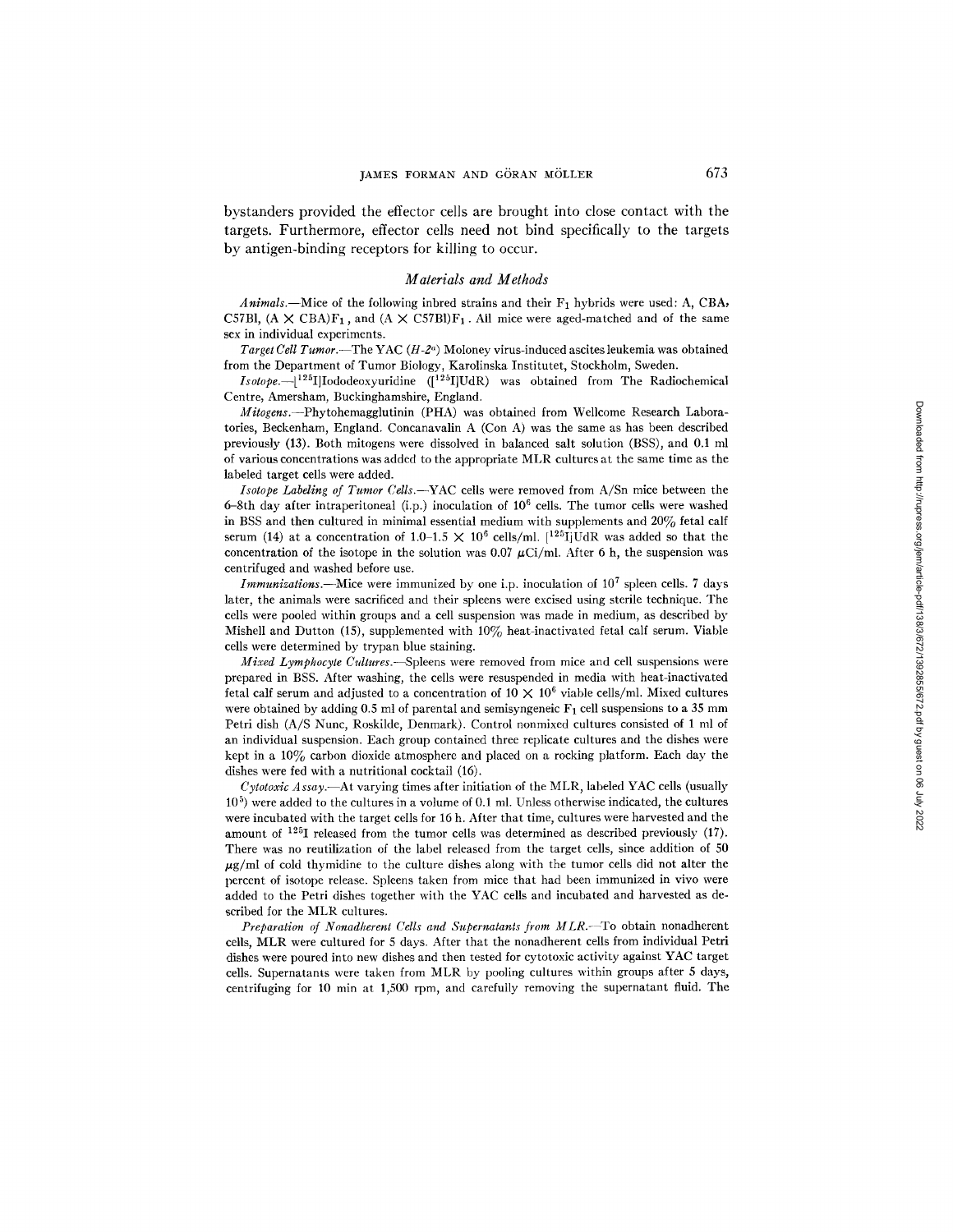supernatant was then tested immediately for its cytotoxic effect against YAC. In some cultures we added fresh spleen cells taken from CBA mice to cultures that contained MLR supernatants and YAC cells. The fresh spleen cells were suspended in BSS at  $100 \times 10^6$ cells/ml and 0.1 ml was then added to each culture.

#### RESULTS

*Cytotoxic Effect of Lymphocytes Sensitized by a MLR.*--It has been previously shown that a MLR results in a proliferative response of thymus-derived cell populations (2-5). One-way MLR cultures have been demonstrated to generate a population of cells that are cytotoxic against target ceils sharing all or some of the antigens against which the responding cells have been sensitized (5). In the present experiments we mixed parental and semisyngeneic  $F_1$  hybrid lymphocytes together in equal proportions. ]n such combinations only the parental lymphocytes respond against the foreign histocompatibility antigens of the  $F_1$  hybrid. Thus, the MLR is unidirectional (2).  $[^{125}I]UdR$ -labeled YAC ceils were added to unidirectional MLR cultures between 4 and 7 days after initiation, and 16 h later the cultures were harvested and the isotope release was measured. The peak cytotoxic effect was noted when labeled target cells were added between 4 and 6 days after the start of the culture (Fig. 1), the



FIG. 1. Percent release of <sup>125</sup>I  $\pm$  SEM from [<sup>125</sup>I]UdR-labeled YAC cells added between 4 and 7 days after start of MLR cultures.  $\bullet$ , CBA + (A  $\times$  CBA)F<sub>1</sub> cells;  $\blacktriangle$ , A  $\times$  (A  $\times$  CBA)F<sub>1</sub> cells. Percent release of <sup>125</sup>I from nonmixed cultures after 4 days was  $15.1\% \pm 0.9.$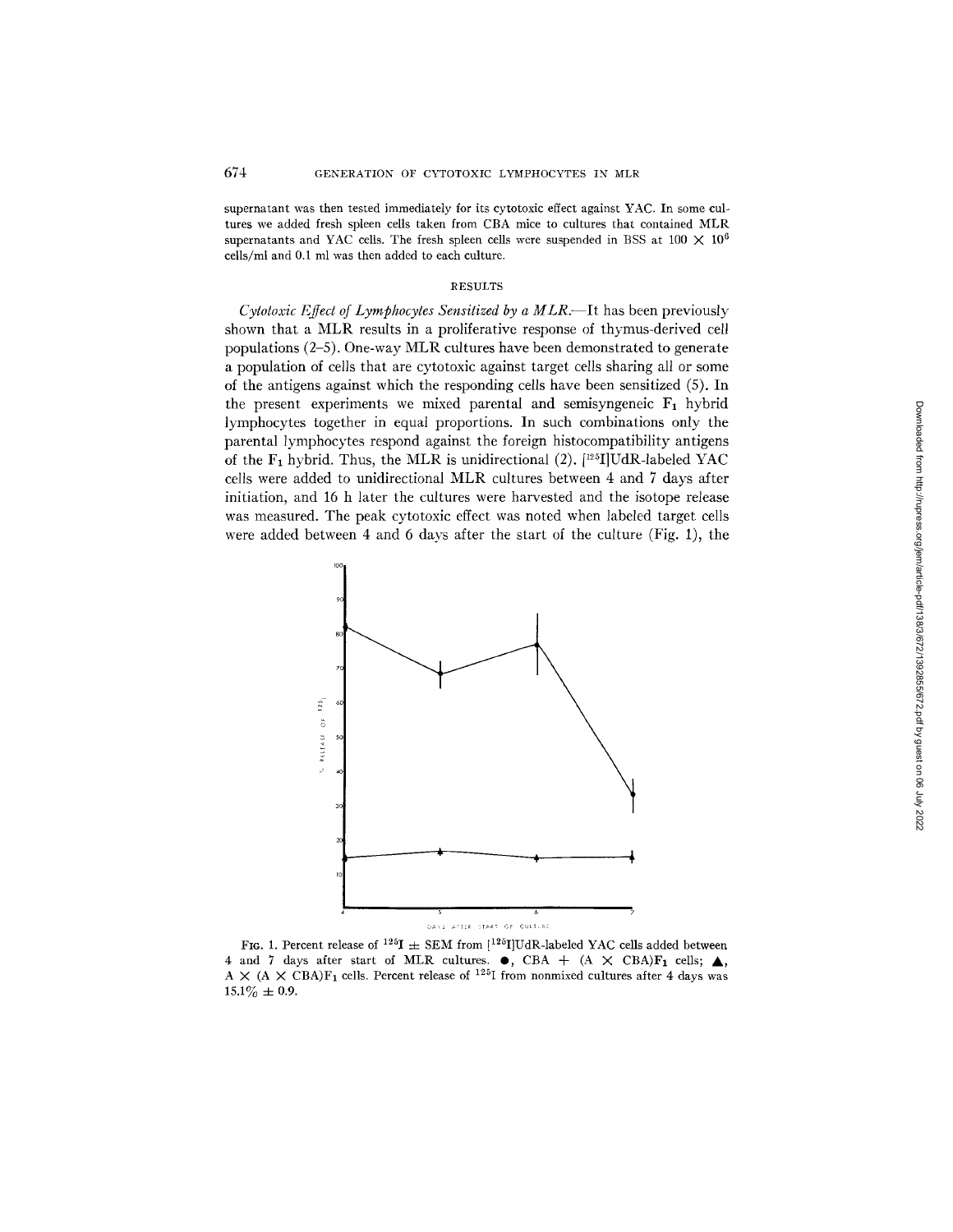cytotoxic effect being smaller at earlier times (data not shown). The decline in cytotoxicity on day 7 probably reflects the diminished number of viable cells remaining at that time.

In these experiments, the cytotoxic effect observed was specific. Thus, the amount of isotope released in nonmixed cultures was the same as that seen in mixed cultures where the responding lymphocytes and the target cell were of the same H-2 genotype. At the effector to target cell ratios employed in these experiments (approx. 25:1), responding lymphocytes that were specifically sensitized against target cell antigens caused near maximal release of isotope from the labeled YAC cells. Thus, after 4 days of culture, the percent isotope released from YAC cells that were added to nonmixed cultures was 15.1%. Similar release occurred when YAC was added to a MLR between A/Sn and  $(A \times \text{CBA})F_1$  (Fig. 1). In this case, the responding cells and the target cells were of the same H-2 genotype  $(H-2^a)$ , and the responding A lymphocytes would not be expected to react against the  $H$ -2<sup> $a$ </sup> target cells. The specific MLR directed against the target cell H-2 antigens [CBA lymphocytes mixed with  $(A \times \text{CBA})\text{F}_1$  cells) resulted in 83% release of isotope from the labeled  $H_2$ <sup>a</sup> tumor target cells.

*Characteristics of the Effector Cells Mediating the Cytotoxic Effect.*--To test whether adherent cells were responsible for the cytotoxic effect in this system, MLR were incubated for 5 days and thereafter nonadherent ceils were obtained by pouring the cell suspensions in the plastic Petri dishes directly into new dishes. The cytotoxic effect of these nonadherent lymphocytes against YAC targets was compared with groups where no cell separation was performed by adding labeled YAC cells and determining the isotope release 16 h later.

It was found that the cytotoxic effect of the nonadherent cell populations was similar to that found in the unseparated groups (Table I), indicating that adherent cells were not required for the expression of cytotoxicity of MLRactivated effector lymphocytes, in agreement with the findings of Häyry et al. (5).

There appeared to be a requirement for close contact between effector and target cell for expression of cytotoxicity, since supernatants from MLR cultures were not cytotoxic to target ceils by themselves. After 5 days of MLR, cultures

| Parental cell | $F_1$ hybrid cell |                              |            |     | $\%$ release $^{125}I \pm SEM$ |
|---------------|-------------------|------------------------------|------------|-----|--------------------------------|
|               | $(A \times CBA)$  | Unseparated (whole) cultures |            |     | $17.9 \pm 0.7$                 |
| А             | $(A \times CBA)$  | $\epsilon$                   | $\epsilon$ | "   | $13.6 \pm 1.6$                 |
| CBA           | $(A \times CBA)$  | $\epsilon$                   | $\epsilon$ | -64 | $88.9 + 3.7$                   |
| $-$           | $(A \times CBA)$  | Nonadherent cells only       |            |     | $13.7 \pm 1.7$                 |
| CBA           | $(A \times CBA)$  | Nonadherent cells only       |            |     | $80.7 \pm 1.8$                 |

TABLE I

Percent Release of <sup>125</sup>I from [<sup>125</sup>I]UdR-Labeled YAC Cells in the Presence of day 5 MLR *Cullures in Which Adherent Cells Had Been Removed before Testing*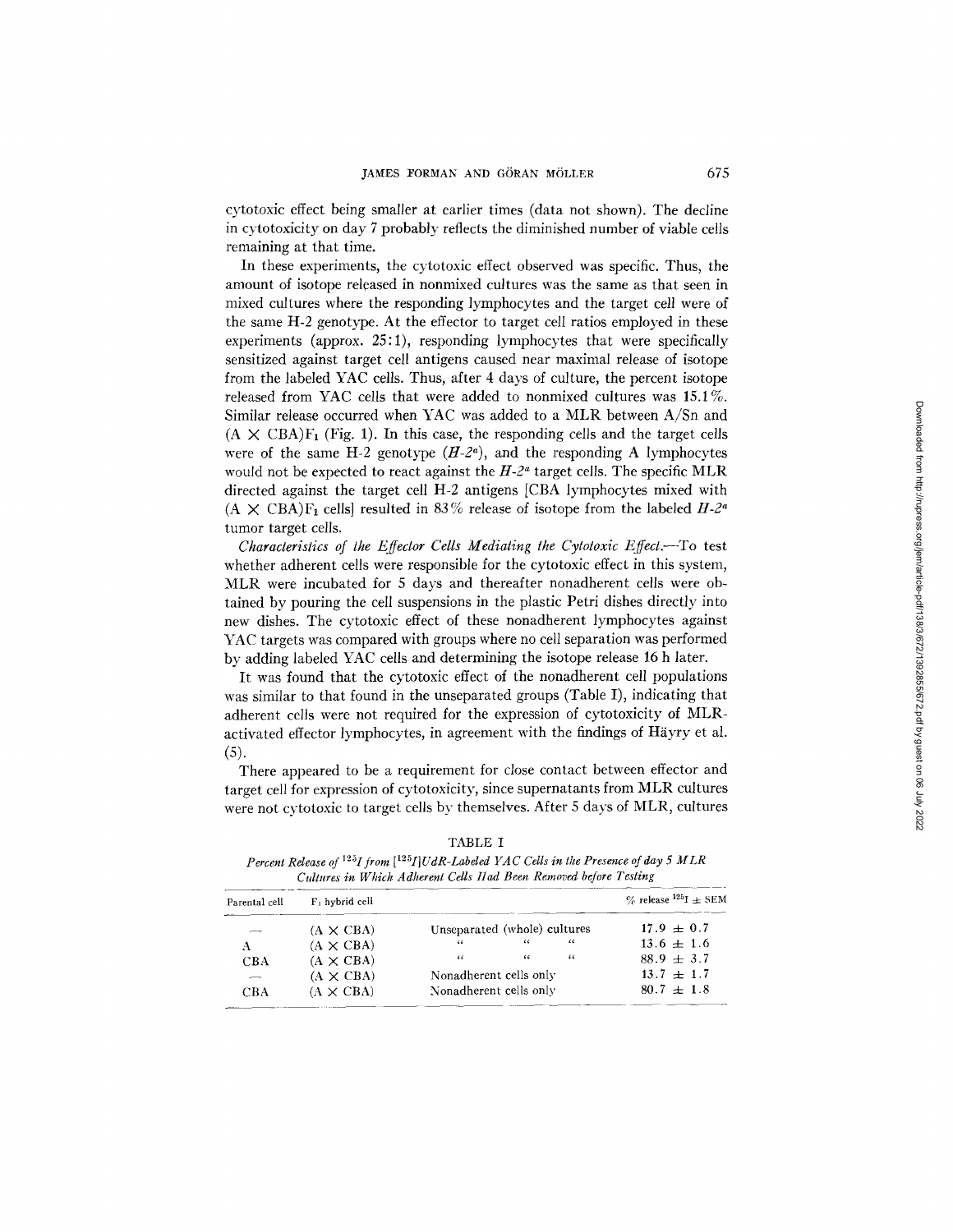were tested for their cytotoxic effect against YAC targets and compared in this respect with cell-free supernatants obtained from parallel cultures. It was found that the lymphocytes obtained in the MLR were strongly cytotoxic to YAC cells, whereas the supernatant from parallel cultures had no effect (Fig. 2).

It has been reported that thymus-derived lymphocytes are competent to release substances upon confrontation with histoincompatible cells that can activate macrophages into cytotoxicity (18). Furthermore, antibody can induce



FIG. 2. Percent release of <sup>125</sup>I  $\pm$  SEM from [<sup>125</sup>I]UdR-labeled YAC cells. After 5 days of MLR, whole cultures were tested for their cytotoxic effect (solid bars). Supernatants from parallel cultures (open bars), or supernatants and  $10<sup>7</sup>$  new nonimmune CBA spleen cells (horizontal-lined bars) were also tested against YAC.

nonsensitized bone marrow-derived (B) cells into cytotoxicity against YAC3 Thus, supernatants were removed from the active MLR, as described above, and tested against YAC cells in the presence of fresh normal CBA spleen cells  $(10^7/\text{dish})$  to study whether antibody or other substances released into the supernatants would induce cytotoxicity in nonsensitized spleen cells.

As shown in Fig. 2 there was no cytotoxicity induced when fresh spleen cells were added to the supernatants from MLR cultures that contained cytotoxic

<sup>2</sup> Britton, S., and J. Forman. 1973. Some characteristics of the antibody-induced cellmediated cytotoxicity against leukemia cells. *Transplantation.* In press.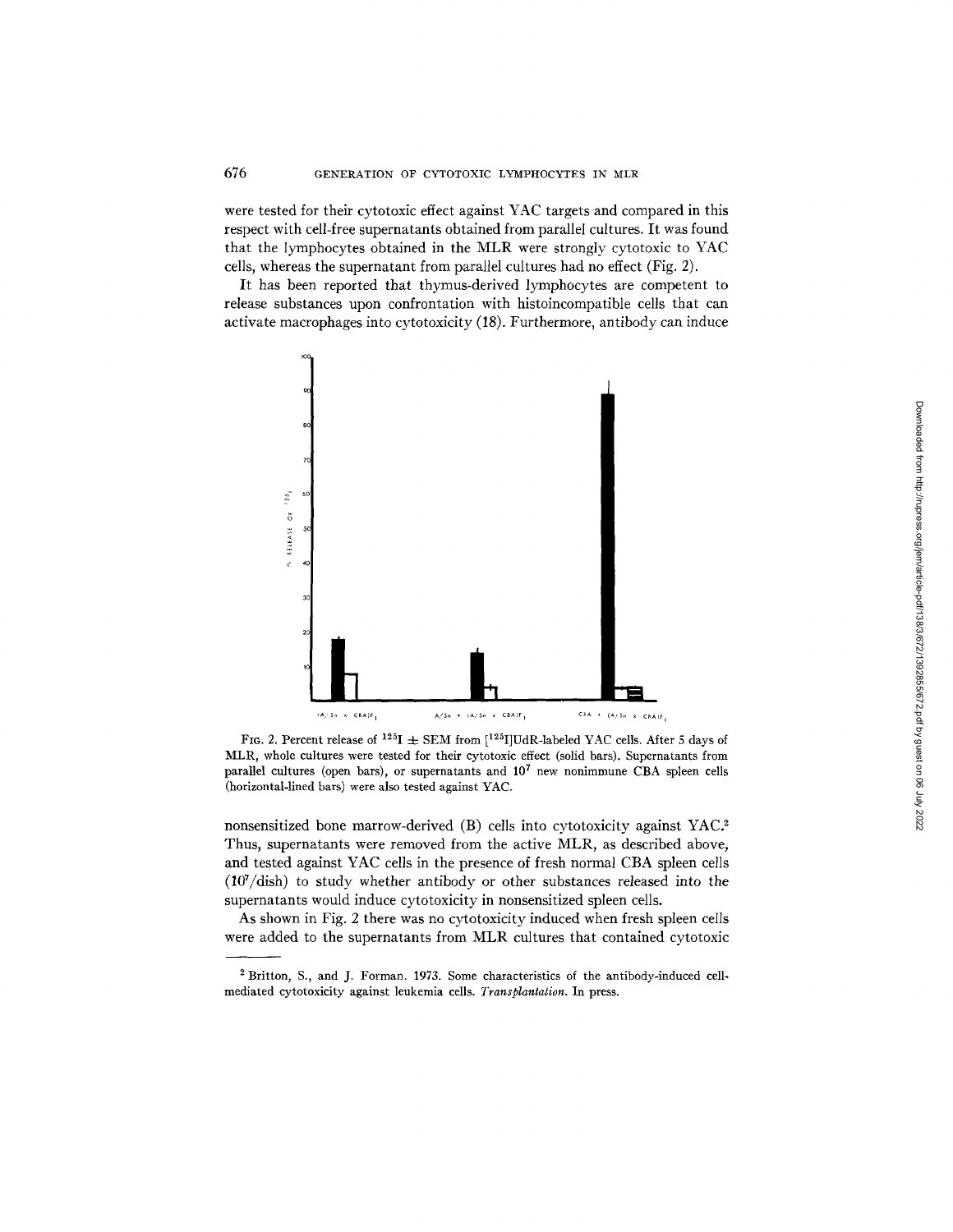effector cells. This is consistent with thymus-derived cells as the actual killer cells in in vitro MLR.

*Specificity of the Cylo/oxic Effect Induced by In Vitro- and In Vivo-Sensitized Cells. Effect on Innocent Bystander Targels.--Nonspecific* killing of ceils can occur during the homograft reaction (9-12). Such innocent bystander effects are thought to occur when there is close contact between the specific target undergoing destruction and innocent third-party cells. So far we have demonstrated that killing of self did not occur in these MLR reactions [A lymphocytes activated against  $(A \times CBA)F_1$  cells and tested against strain A target cells], but it is conceivable that this may occur if specific (but unlabeled) activating cells (CBA) were also present during the effector stage together with labeled YAC target cells.

To test this, the following experiment was performed: a MLR between A and  $(A \times CBA)F_1$  cells was allowed to proceed for 5 days. Thereafter, 10<sup>5</sup>-labeled YAC cells were added to these cultures. Since YAC and the A effector cells are of the same H-2 genotype, no cytotoxicity was expected to occur and was not observed (Table II). To test for innocent bystander killing, we added labeled YAC targets to parallel cultures together with an equal number of unlabeled specific targets (CBA spleen cells). We found that the release of <sup>125</sup>I from the labeled YAC cells was not higher in these groups, and in the same range as nonmixed control cultures. Thus, the presence of activating lymphocytes even during the effector stage did not cause a cytotoxic effect on target cells having the same H-2 genotype as the activated lymphocytes.

Similar experiments were carried out with lymphocytes from animals immunized in vivo. CBA and A mice were inoculated i.p. with  $10^7$  (A  $\times$  CBA)F<sub>1</sub> spleen cells. 7 days later, their spleens were removed and tested in vitro for their cytotoxic effect against YAC cells. It was found (Table III) that primed CBA spleen cells displayed a cytotoxic effect. Furthermore, when  $10<sup>5</sup>$  CBA spleen cells (specific targets) were added to the group containing the immunized A spleen cells together with an equal number of labeled YAC cells, there was no

| D.<br>ı.<br>в. |  |
|----------------|--|
|----------------|--|

*Percent Release of 12~I from [12~I}UdR-Labded YAC Cells in the Presence of day 5 MLR Cultures. Effect of Reintroducing Unlabded Specific Target Cells when Effector and Labded Targets Are of the Same H-2 Genotype* 

| Parental cell | F <sub>i</sub> hybrid cell | Specific target added<br>at the time of the<br>cytotoxic assay | $\%$ release of $125I \pm SEM$ |
|---------------|----------------------------|----------------------------------------------------------------|--------------------------------|
| CBA           | $(A \times CBA)$           |                                                                | $88.9 + 3.7$                   |
| А             | $(A \times CBA)$           |                                                                | $13.6 \pm 1.6$                 |
| А             | $(A \times CBA)$           | $\mathrm{Ves}^*$                                               | $14.5 \pm 2.2$                 |
|               | $(A \times CBA)$           |                                                                | $17.9 \pm 0.7$                 |
|               |                            |                                                                |                                |

\*  $10^5$  unlabeled CBA cells were added together with  $10^5$  labeled YAC cells during the cytotoxic assay.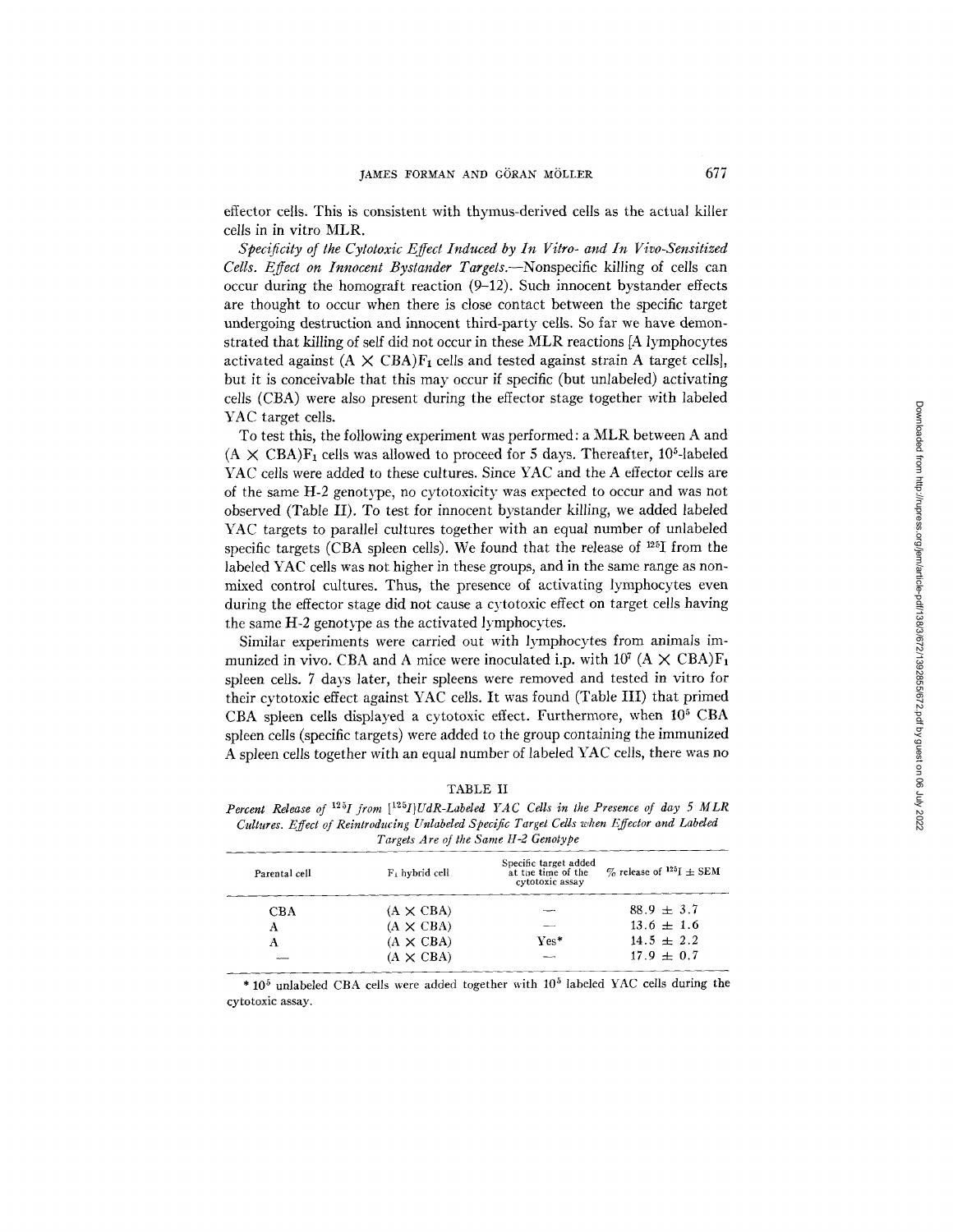| `ABLE |
|-------|
|-------|

*Release of*  $^{125}I$  from  $[125I] UdR-Labeled YAC Cells$  in the Presence of In Vivo-Sensitized Spleen *Cells. Effect of Reintroducing Unlabeled Specific Target Cells when Effector and Labded Targets Are of the Same H-2 Genotype* 

| Host spleen<br>cells | Donor inoculum      | Effector to<br>target cell ratio | Specific target<br>added at the<br>time of the<br>cytotoxic assay | $\%$ release of $^{125}I + SEM$ |
|----------------------|---------------------|----------------------------------|-------------------------------------------------------------------|---------------------------------|
| CBA                  | $(A \times CBA)F_1$ | 100:1                            |                                                                   | $40.3 + 0.9$                    |
| CBA                  | $(A \times CBA)F_1$ | 50:1                             |                                                                   | $24.2 + 1.9$                    |
| <b>CBA</b>           | $(A \times CBA)F_1$ | 10:1                             |                                                                   | $17.3 + 0.9$                    |
| A                    | $(A \times CBA)F_1$ | 100:1                            |                                                                   | $8.6 + 0.3$                     |
| А                    | $(A \times CBA)F_1$ | 100:1                            | $\mathrm{Ves}^*$                                                  | $9.6 + 0.5$                     |
| CBA                  |                     | 100:1                            |                                                                   | $19.7 \pm 0.7$                  |
| А                    | ---                 | 100:1                            |                                                                   | $11.6 \pm 0.8$                  |

\*  $10^5$  unlabeled CBA cells were added together with  $10^5$  labeled YAC cells during the cytotoxic assay.

increase in the amount of isotope release, Thus, in this suspension assay system, there is no evidence for innocent bystander killing.

*Effect of Agglutinating Activated Effector Lymphocytes to Innocent Target Cells.--It* has been suggested that the mechanism by which activated thymusderived lymphocytes kill target cells is basically nonspecific and that the only requirement for cytotoxicity to occur is the close contact is established between effector and target cell (19). Although innocent bystander effects have been observed  $(9-12)$ , it is not clear whether killing in these cases was the result of release of short-lived toxic products from the specifically damaged targets. It is conceivable that such toxic products could be responsible for killing of the innocent bystanders being in close proximity, rather than a direct action of the activated killer lymphocytes on these target cells. In order to resolve this, we used Con A and PHA, which have been shown to cause nonspecific agglutination of cells (20), to bring about close contact between effector and target celts. Although these agents are also mitogens for T cells and have been shown to induce cytotoxicity in this cell population  $(13)$ , they were added to the MLR at the same time as labeled target cells were admixed and cytotoxicity was assayed 6 h later, i.e., at a time when mitogen-induced cytotoxicity could not be detected in this system.

MLR cultures were allowed to proceed for 5 days and thereafter labeled YAC cells were added. At the same time, various concentrations of Con A or 1  $\mu$ g of PHA was also added to the Petri dishes and the resultant cytotoxicity was measured. Controls consisted of nonrnixed lymphocytes treated with Con A and PHA as described for the MLR cultures.

During the time period (6 h) of the effector stage, Con A by itself had no effect on the viability of the YAC cells, nor did Con A induce cytotoxicity in unmixed cultures at any of the concentrations tested (Fig. 3). In the MLR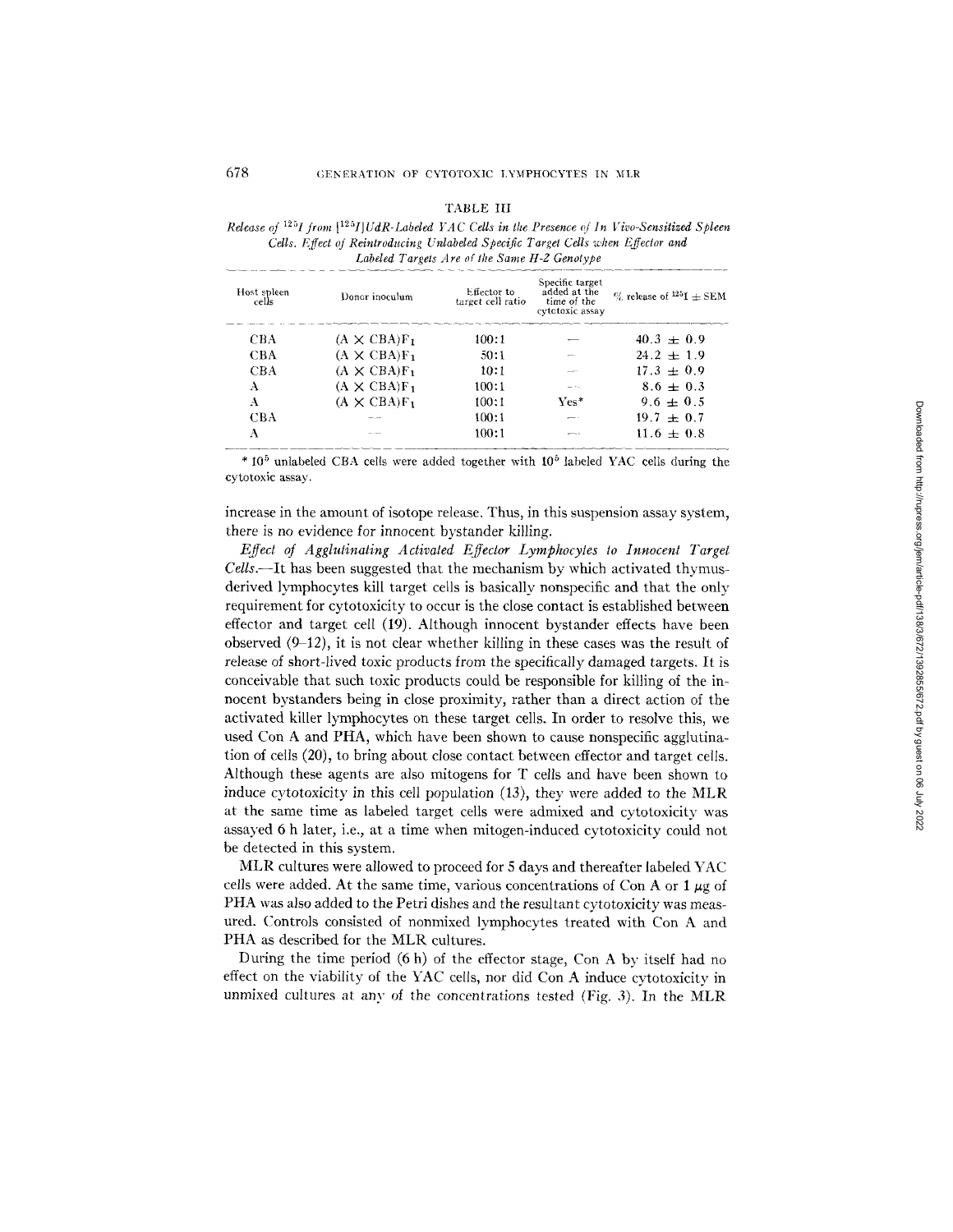

FIG. 3. Percent release of <sup>125</sup>I  $\pm$  SEM from [<sup>125</sup>I]UdR-labeled YAC cells. YAC cells were added to day 5 MLR cultures with or without varying concentrations of Con A and isotope release was measured 6 h later.  $\Box$ , YAC cells alone;  $\bigcirc$ ,  $(A \times C57B)F_1$ ;  $\bullet$ , C57B1 +  $(A \times C57B1)F_1$ ;  $\triangle$ ,  $A + (A \times C57B1)F_1$ .

[C57B] mixed with  $(A \times C57B)F_1$ ] where specific killing of YAC was observed, the presence of different concentrations of Con A did not significantly alter the specific isotope release. There was no cytotoxicity observed in the MLR containing A cells mixed with  $(A \times C57B)F_1$ , since the effector and target cells shared the same H-2 genotype. However, when Con A was added to the latter cultures at a concentration of 20  $\mu$ g/ml, there was a pronounced cytotoxicity observed. Similar results were observed when  $1 \mu g/ml$  of PHA was added to similar cultures in an analogous way (Table IV).

Both Con A and PHA induced mixed agglutination of lymphocytes and target cells. This is illustrated in Fig. 4, where we found nonspecific large aggregates of the two cell types in the MLR in the presence of 20  $\mu$ g/ml of Con A.

These findings indicate that direct killing of H-2-compatible target cells can occur in specifically sensitized lymphocyte populations without the need of innocent bystander effects. These results are consistent with the prediction that killing by effector lymphocytes having specific receptors for alloantigens is basically a nonspecific progress, specificity being determined by the activated effector cell having specific receptors for foreign antigens present on the target cell.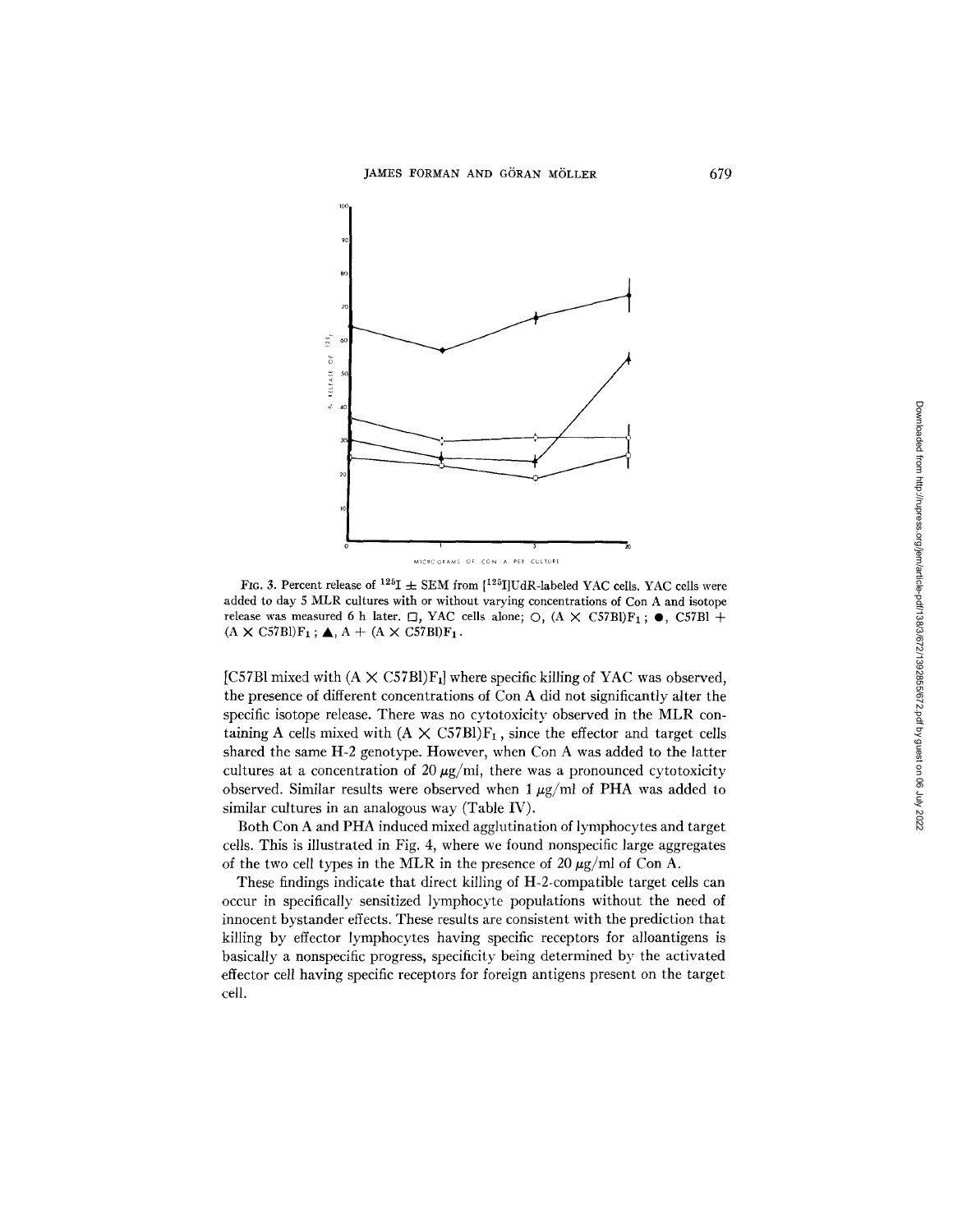|  |  | r | ۹ |  |
|--|--|---|---|--|
|--|--|---|---|--|

*Effect of the Addition of PHA on the Percent Release of*  $125I$  *from*  $[125I]$ *UdR-Labeled YAC Cells in the Presence of day 5 MLR C~dtures* 

| Parental cells | $F_1$ hybrid cells | Presence of mitogen | $\%$ release of <sup>25</sup> I $\pm$ SEM |
|----------------|--------------------|---------------------|-------------------------------------------|
|                | --                 |                     | $3.9 + 0.4*$                              |
|                |                    | $1 \mu$ g PHA       | $4.1 \pm 0.3^*$                           |
|                | $(A \times C57B1)$ |                     | $23.6 \pm 4.6$                            |
|                | $(A \times C57B1)$ | $1 \mu$ g PHA       | $20.9 \pm 4.0$                            |
| C57Bl          | $(A \times C57B1)$ |                     | $75.1 \pm 4.6$                            |
| C57B1          | $(A \times C57B1)$ | $1 \mu g$ PHA       | $68.2 \pm 2.5$                            |
| A              | $(A \times C57B)$  |                     | $14.6 \pm 1.5$                            |
| А              | $(A \times C57B1)$ | $1 \mu$ g PHA       | $44.5 \pm 2.1$                            |

Cultures were run for 5 days. At that time,  $10^5$   $[125]$ IUdR-labeled YAC cells were added and isotope release was determined after 6 h. Some cultures also received 1  $\mu$ g of PHA together with the labeled tumor cells.

\* Represents effect of mitogen on tumor cells alone.

# DISCUSSION

The homograft reaction is generally believed to be a specific immunological phenomenon causing destruction of allogeneic grafted tissue by immunological effector mechanisms in the host, while the hosts and third-party cells (not antigenically foreign to the host) are not affected. Thymus-derived lymphocytes have been demonstrated to have receptors for alloantigens (21, 22). Specifically sensitized cells are cytotoxic to the corresponding target cells and can be specifically absorbed on cell monolayers, indicating that the sensitized cells also contain specific receptors (23, 24). This is believed to be the basis for the specificity of the T cell killing mechanism.

On the other hand, nonsensitized lymphocytes (and perhaps educated T ceils [25]) that have receptors for the Fc portion of immunoglobulin (26) can also be transformed into killer cells by binding to antibody that is bound to target cells (27). While such cells do not necessarily contain specific receptors for the target cell in question, the specificity of the reaction is a result of the antibody itself, which can only bind to target cell antigens that are identical or similar to those on the sensitizing cell population.

Cells prestimulated by pokeweed mitogen or PHA and then washed free of these mitogens are cytotoxic for cells within the species but not across species (28). 3 However, if the stimulated cells are tested against target cells in the presence of PHA, where close contact between effector and target is achieved by the agglutinating properties of the mitogen, such cells do kill across the species barrier. Thus, even in the case of mitogenically activated, presumably

<sup>3</sup> Stejskal, V., G. Holm, and P. Perlmann. 1973. Pokeweed mitogen induces lymphocyte cytotoxicity in vitro. Manuscript in preparation.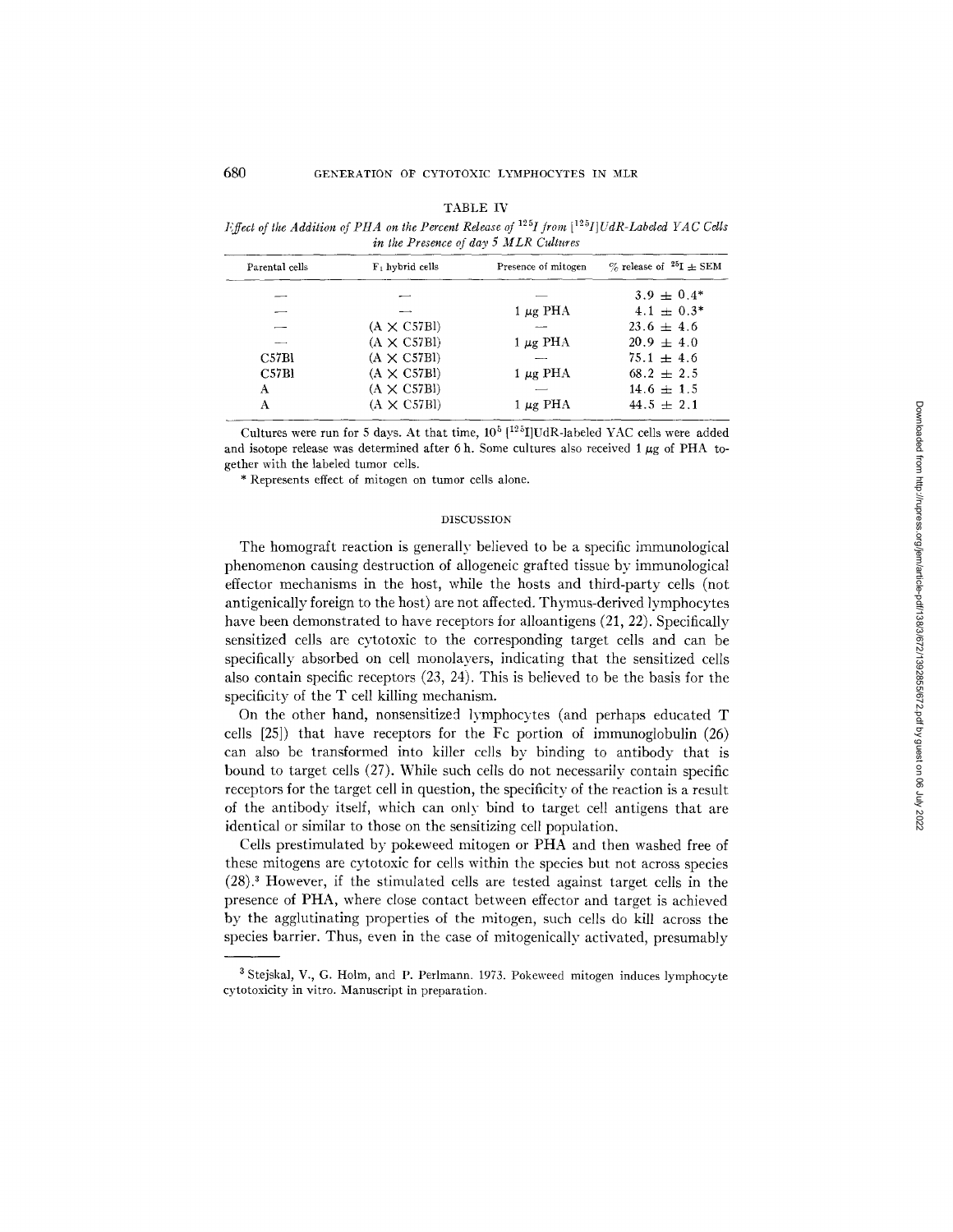

FIG. 4. Appearance of day 5 MLR cultures consisting of  $A + (A \times C57B)F_1$  cells that had 10<sup>5</sup> YAC cells added 6 h previously (a), or 20  $\mu$ g of Con A added to the cultures together with the YAC cells  $(b)$ .  $\times$  150.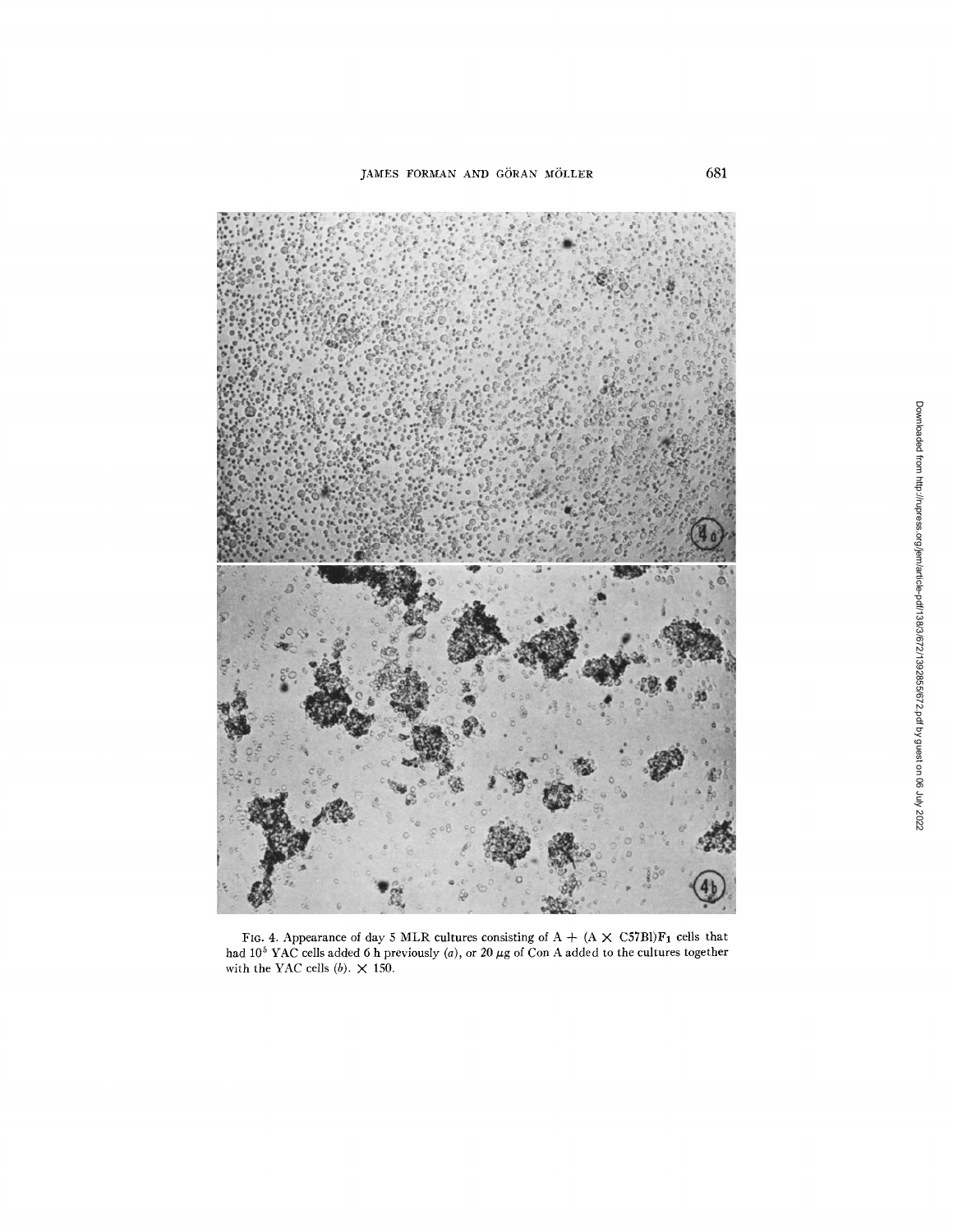thymus-derived cells, there is some specificity in the killing process, although close contact will allow killing to occur across the species barrier.

Killing of targets syngeneic to the effector cells or targets against which the host is not presensitized (innocent bystander) is usually not observed, but can occur in certain situations, where there is very close contact between target and effector cell  $(9-12)$ . In the experiments reported here both in vivo- and in vitrostimulated lymphocytes failed to kill labeled target cells, when the effector lymphocytes were of the same H-2 genotype as the target cell, even though fresh specific target ceils were added at the time of assay. Similar results have also been reported by others (5, 7, 8), although in other in vitro assay systems nonspecific effects have been seen (9, 10).

Klein and Klein (29) studied the fate of mixed inocula from a large series of histoincompatible tumor cells and in most cases they found that syngeneic tumors were not destroyed by' the host in spite of the fact that they were injected along with a much larger number of allogeneic tumor cells. Contrariwise, Zbar et al. (I1) have shown innocent bystander effects against one strain of guinea pig tumor cells, when the host was immune to a second antigenically non-crossreacting tumor. This effect was seen at the site of delayed hypersensitivity skin reactions to the specific tumor where there was close contact between effector cells and specific and nonspecific targets. Similar results were also obtained in delayed hypersensitivity lesions if the tumor was injected intradermally with purified protein derivative into Freund's adjuvant-sensitized guinea pigs. Cohen and Feldmann (12) have shown that fibroblast targets to which effector cells were not sensitized released an increased amount of isotope when mixed on a monolayer with the specifc targets.

In these types of experiments, the killing of the innocent bystander cells could be due to  $(a)$  the direct action of the killer cell on the innocent bystander itself, or (b) an indirect secondary effect from the release of short-lived toxic products from the specifically damaged cell that resulted in lysis of neighboring cells. These innocent bystander effects were most readily demonstrated when specific target cells were included in the reaction. Thus, it cannot be determined whether the specific targets served to activate the effector cell or merely played a passive role in bringing the effector cell in close contact with the syngeneic targets.

In the present experiments, we have shown that sensitized effector cells in MLR do kill H-2 syngeneic cells directly when agglutinating agents such as Con A or PHA are added to the test system during the cytotoxic assay. These mitogens did not by themselves stimulate such cells to becorne cytotoxic due to the short time of the incubation period (6 h). Nevertheless, without reintroducing specific targets,  $H_2^2$  lymphocytes sensitized to  $H_2^2$  target cells were cytotoxic to  $H-2^{\alpha}$  (YAC) targets in the presence of PHA or Con A, but not in their absence. This result indicates that the effector cells (probably thymus derived) are nonspecific in their killing mechanism and only need close contact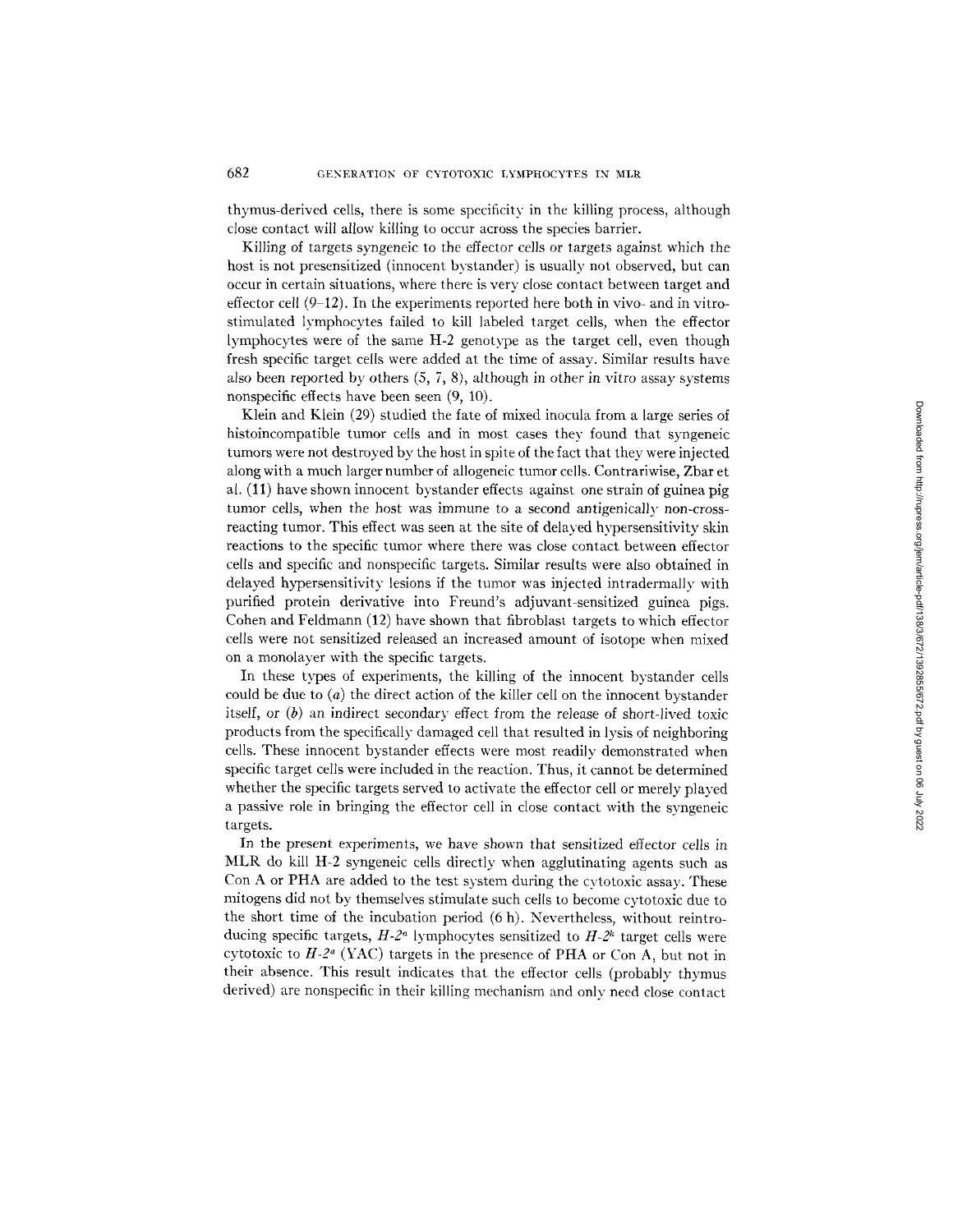in order for killing to be expressed. While we cannot rule out the possibility that some antigen is bound to these effector cells from residual antigen in the cultures, it would appear that activated cells with specific alloantigenic receptors at this stage of development can kill (either specific or nonspecific targets) nonspecifically and need not require reactivation or an additional signal by interaction of its cell receptors with alloantigens on the target cell membrane. This data also indicates that killing is a direct consequence of the cytotoxic action of the effector cell on the syngeneic target rather than an indirect effect mediated by the release of short-lived toxic substances released from specific targets that secondarily destroy the bystander cells in close proximity.

While we have not directly examined the nature of the effector cells in this reaction, Häyry et al.  $(5)$  have separated effector cell populations stimulated in in vitro MLR in the mouse H-2 system and have found that thymus-derived cells are required and can express cytotoxicity by themselves. Our present resuits that demonstrate that removal of adherent cells from MLR-sensitized cultures does not alter the cytotoxicity of the effector cell population are in agreement with this finding.

We have also found that supernatants from MLR cultures containing active cytotoxic cells are not cytotoxic to YAC ceils. In addition there was no cytotoxicity induced when fresh spleen cells were added to supernatants and target cells. This evidence argues against the participation of antibody-induced cytotoxic mechanisms to a significant degree in MLR cytotoxicity. Furthermore, IgG but not IgM is the antibody class required for inducing cytotoxicity, and IgG is usually not found in primary in vitro cultures (30), again arguing against antibody-induced mechanisms in these systems. Although it has been shown that macrophages can be activated from activated supernatants of spleen cells (18), the failure of these supernatants to induce cytotoxicity in normal spleen ceils is consistent, with findings by us and others that macrophages are not active in MLR cytotoxicity reactions.

#### **SUMMARY**

Generation of cytotoxic effector cells by a unidirectional mixed lymphocyte reaction (MLR) in the mouse H-2 system was studied using labeled YAC  $(H-2<sup>a</sup>)$  leukemia cells as targets. The responding effector cell displayed a specific cytotoxic effect against target cells of the same H-2 genotype as the stimulating cell population. Killing of syngeneic H-2 cells was not observed, even when the labeled target cells were "innocent bystanders" in cultures where specific target cells were reintroduced. Similar results were found with spleen cells taken from mice sensitized in vivo 7 days earlier. The effeetor cell was not an adherent cell and was not activated by supernatants from MLR. The supematants were not cytotoxic by themselves. When concanavalin A or phytohemagglutinin was added to the cytotoxic test system, target and effector cells were agglutinated. Under these conditions, killing of  $H-2^a$  target cells was observed in mixed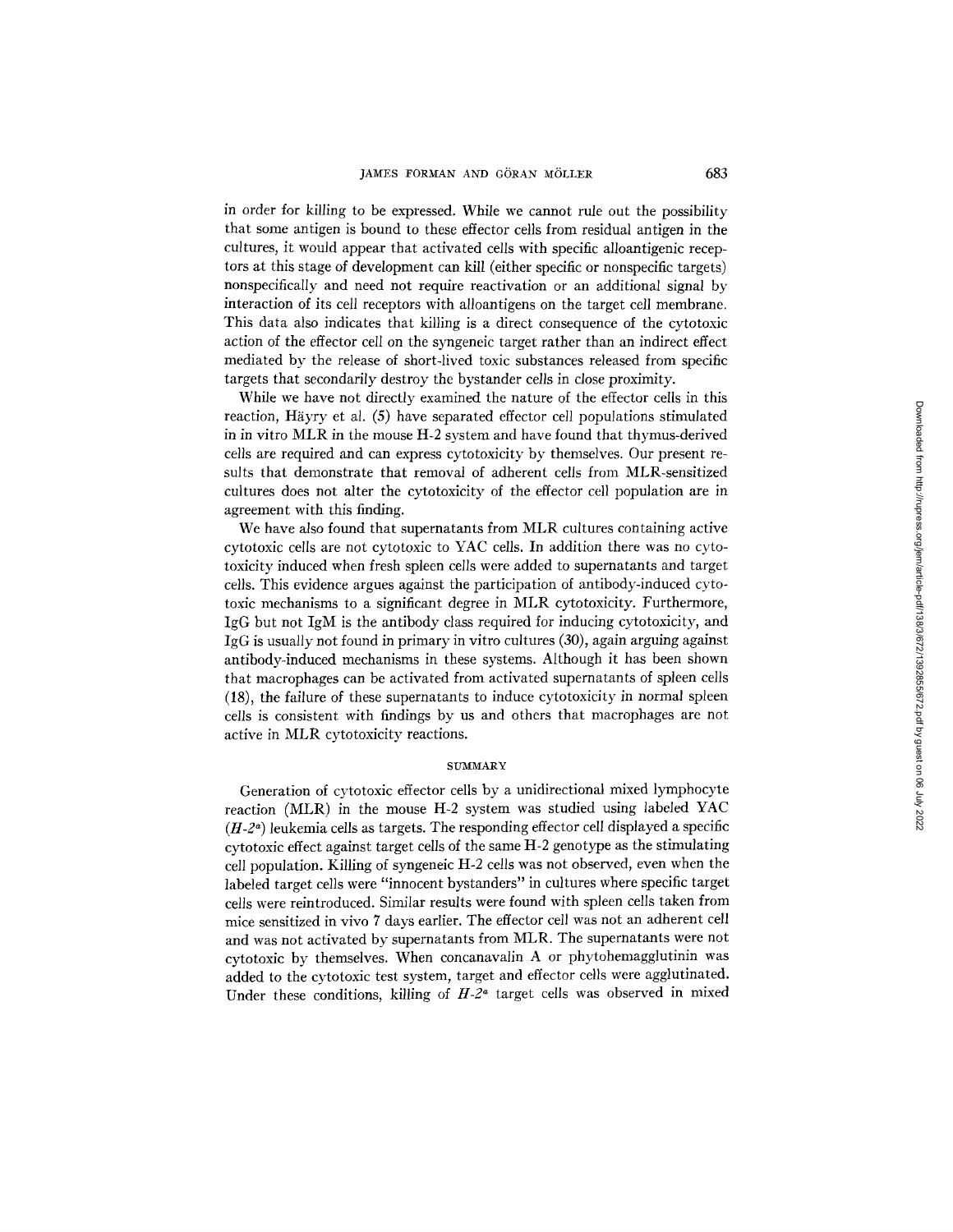cultures where  $H-2^a$  lymphocytes were also the effector cells. These findings indicate that specifcally activated, probably thymus-derived ly'mphocytes, can kill nonspecifically once they have been activated and providing there is close contact between effector and target cells. Thus, specificity of T cell killing appears to be restricted to recognition and subsequent binding to the targets, the actual effector phase being nonspecific.

#### REFERENCES

- 1. Wilson, D. B., W. K. Silvers, and P. C. Nowell, 1967. Quantitative studies on the mixed lymphocyte interaction in rats. II. Relationship of the proliferative response to the immunologic status of the donors. *J. Exp. Med.* 126:655.
- 2. Johnston, J. M., and D. B. Wilson. 1970. Origin of immunoreactive lymphocytes in rats. *Cell. lmmunol.* 1:430.
- 3. Wagner, H., A. W. Harris, and M. Feldmann. 1972. Cell-mediated immune response in vitro. I1. The role of thymus and thymus-derived lymphocytes. *Cell. Immunol.* 4:39.
- 4. Mosier, D., and H. Cantor. 1971. Functional maturation of mouse thymic lymphocytes. *Eur. J. Immunol.* 1:489.
- 5. Häyry, P., L. C. Andersson, S. Nordberg, and M. Virolainen. 1972. Allograft response in vitro. *Transplant. Rev.* 12:91.
- 6. Wagner, H. 1971. Cell-mediated immune response in vitro. Independent differentiation of thymocytes into cytotoxic lymphocytes. *Eur. J. Immunol.* 1:498.
- 7. Brunner, K. T., and J.-C. Cerottini. 1971. Cytotoxic lymphocytes as effector cells of cell-mediated immunity. *In* Progress in Immunology. B. Amos, editor. Academic Press, lnc., New York. 385.
- 8. Canty, T. G., and J. R. Wunderlich. 1970. Quantitative in vitro assay of cytotoxic cellular immunity. *J. Natl. Cancer Inst.* 45:761.
- 9. Sabbadini, E. 1970. Studies on the mechanism of target cell lysis induced by immune cells. *J. Reticuloendothel. Soc.* 7:551.
- 10. Svedmyr, E. A. J., and R. J. Hodes. 1970. On the specificity of cell-mediated cytotoxicity in vitro. *Cell. lmrnunol.* 1:644.
- 11. Zbar, B., H. T. Wepsic, T. Borsos, and H. J. Rapp. 1970. Tumor-graft rejection in syngeneic guinea pigs. Evidence for a two step mechanism. *J. Natl. Cancer Inst.* 44:473.
- 12. Cohen, I. R., and M. Feldmann. 1971. The lysis of fibroblasts by lymphocytes sensitized in vitro. Specific antigen activates a nonspecific effect. *Cell. [mmunol.*  1:521.
- 13. Möller, G., O. Sjöberg, and J. Andersson. 1972. Mitogen-induced lymphocytes mediated cytotoxicity in vitro. Effect of mitogens selectively activating T or B ceils. *Eur. J. Immunol.* 9.:586.
- 14. Cikes, M. 1970. Relationship between growth rate, cell volume, cell cycle kinetics, and antigenic properties of cultured murine lymphoma cells. *J. Natl. Cancer Inst.* 45:979.
- 15. Mishell, R., and R. W. I)utton. 1966. Immunization of normal mouse spleen cell suspensions in vitro. *Science* (Wash. D.C.). **153:**1004.
- 16. Britton, S. 1972. When allogcneic mouse spleen cells are mixed in vitro the T cells